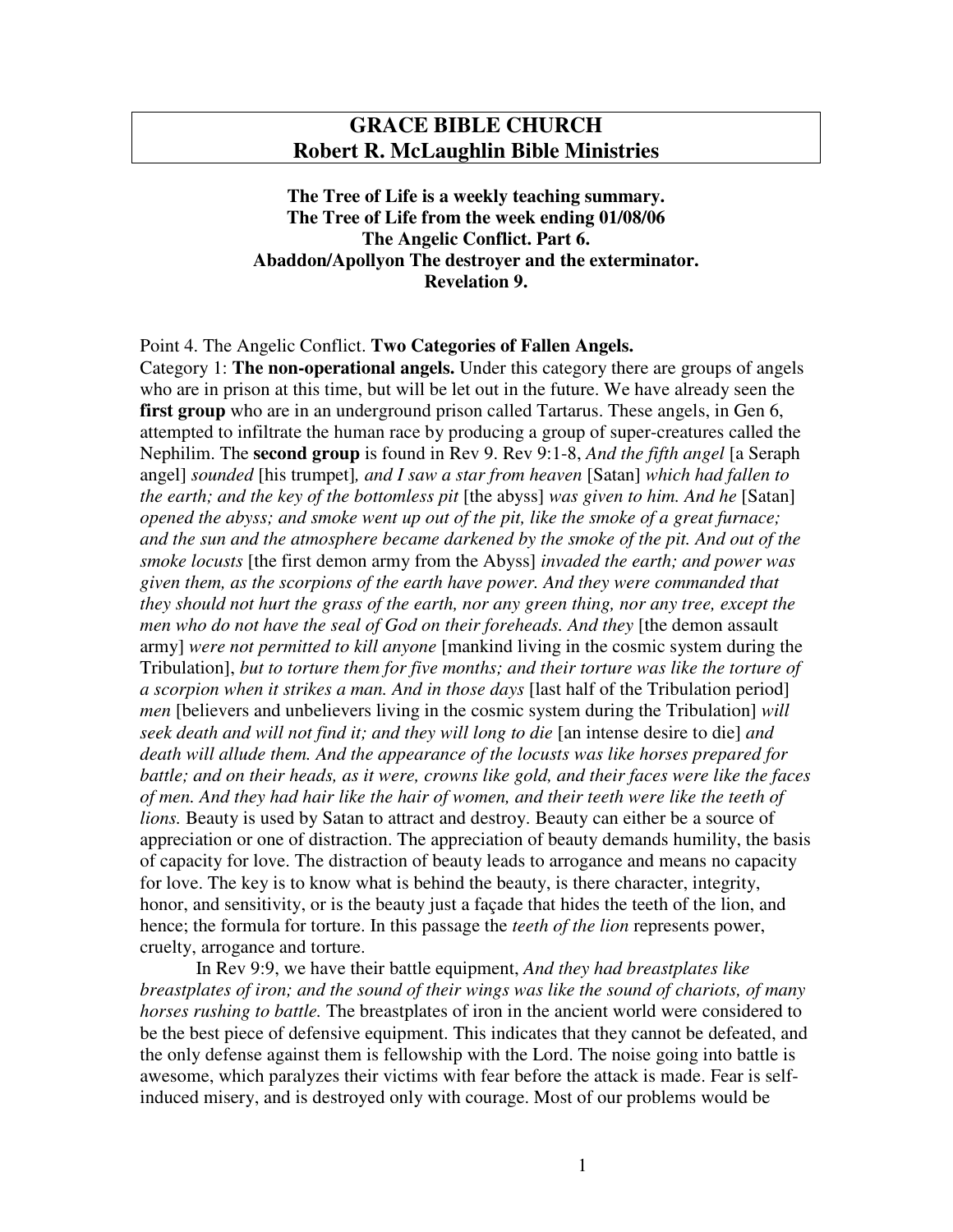solved if, instead of **fearing** to face them, we walk boldly through them. Whenever we fear something, we give that which we fear power over us. In Heb 2:14-15 we read, *Since then the children share in flesh and blood, He Himself likewise also partook of the same, that through death He might render powerless him who had the power of death, that is, the devil; and might deliver those who through fear of death were subject to slavery all their lives.* In reality, it's not death that should be feared, but never beginning to live. We are designed by God to be rational creatures, but fear makes us irrational. So, fear is an irrational and an emotional sin. If you have fear, worry, anxiety or insecurity in your life, you are sinning in those particular areas (Rom 14:23). The only thing we have to fear is Heb 4:1-2, *Therefore, let us fear lest, while a promise remains of entering His rest, any one of you should seem to have come short of it. For indeed we have had good news preached to us, just as they also; but the word they heard did not profit them, because it was not united by faith in those who heard.* Only when we are no longer afraid do we begin to really live, Heb 13:6, *The Lord is my helper, I will not be afraid. What shall man do to me? (see* Psa 56:4). To face your fears, and not be afraid, is the final test of maturity.

Back in Rev 9:9, note this demonic army first hits with sound, before they hit with their weapons. Remember the victims of the attack are in this situation because they made bad decisions from a position of weakness. Bad decisions regarding the cosmic system and false doctrines result in demon influence on the believer and unbeliever, and in some cases demon possession of the unbeliever. No one resides in the cosmic system apart from his own consent. The greatest power you carry in your soul is a greater power than the attack of demons, your volition, which God gave you to resolve the angelic conflict. Today the attack against believers is not physical pressure, but mental pressure, not physical violence, but spiritual violence. Today's attacks are legalism, the false doctrine of tongues, losing your salvation, having to tithe and that morality is living the spiritual life. But, in the Tribulation, the restraining ministry of God the Holy Spirit is removed (2Th 2:1-12) and when the attack comes it will be visible, audible and tactual.

So, we see that the locusts represents the audible attack, noise which intimidates. The scorpion represents their weapons that torture. Rev 9:10-11, *And they have tails like scorpions, and stings; and in their tails is their power to hurt or torment or torture men for five months. They have as king over them, the angel of the abyss; his name in Hebrew is Abaddon, and in the Greek he has the name Apollyon.* They have limited authority and power, because all authority and power originates from God. God does not permit this to happen until the end of the Tribulation period, which is the justice and grace of God, in giving men time to repent. Abaddon is a word or name that occurs often in the O.T. as a synonym for Sheol or Hades (see Job 26:6, Pro 15:10-11). In Job 28:20-22, *Where then does wisdom come from? And where is the place of understanding? Thus it is hidden from the eyes of all living, And concealed from the birds of the sky. Abaddon and Death say, "With our ears we have heard a report of it."* (See 1Pe 3:19-20). Abaddon is also the name of a demon prince. It is perhaps his title, and not his real name, just like Satan and the devil are titles. In the Greek his name is *Apollyon,* which is very close to the Greek word *Apollo*, who, next to Zeus, was one of the top demons. He was the most widely revered and influential of all the Greek gods. *Apollyon* actually means the *exterminator* in the Greek. So, in the Hebrew he is called *destruction,* in the Greek he is called *the exterminator*. There is only one other fallen angel who may have been equal: A prince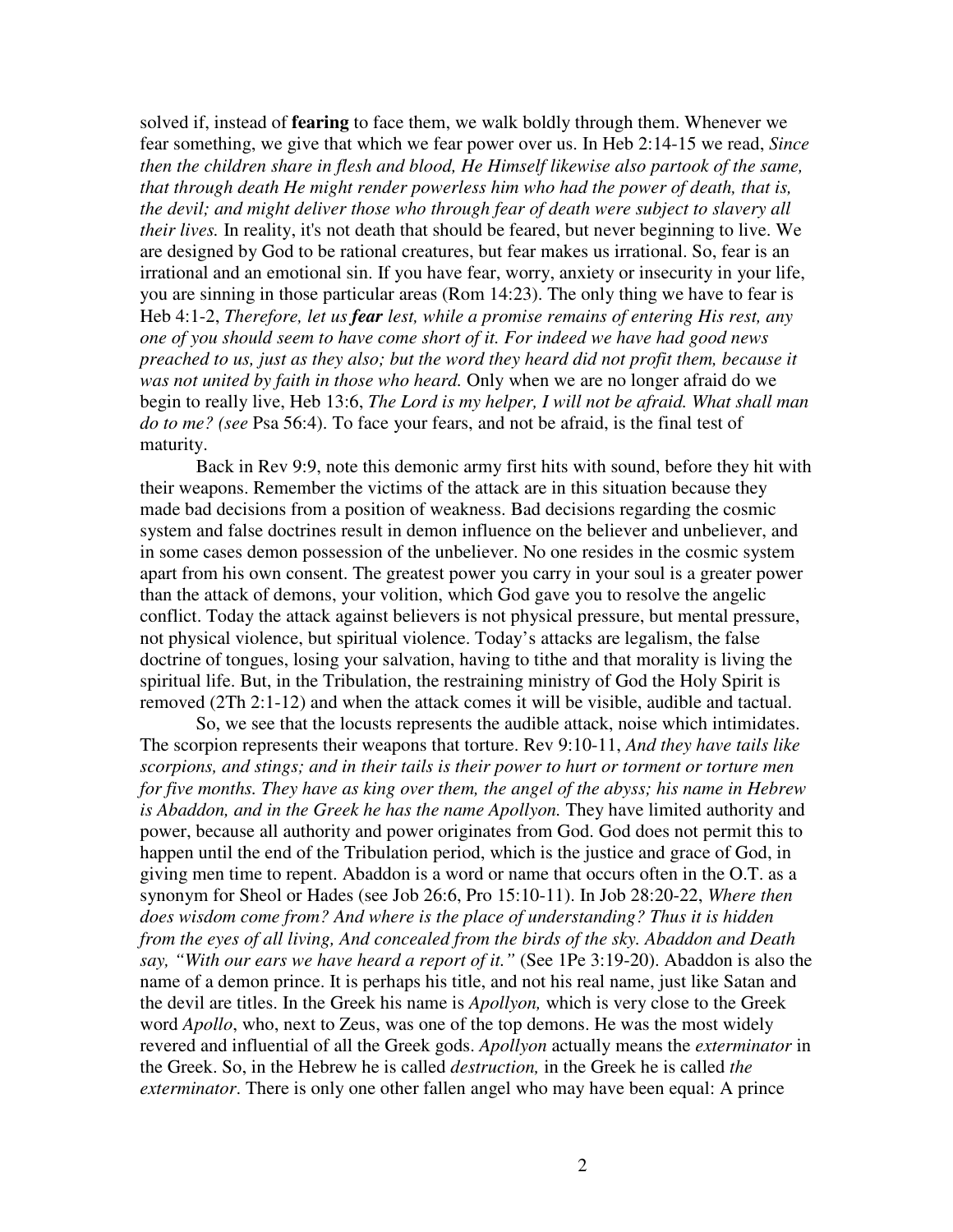called *Beelzebub*. Beelzebub deals in the realm of deceit whereas Apollyon deals in the realm of the military. Beelzebub is the prince in charge of covert warfare against the human race, in charge of operation fake-healer, which is Satan's plan to give demons and Satan's human servants credibility in the Christian community. Beelzebub is the demon in charge of the *eggastromuthos* demons who, when they possess the body of an unbeliever, attempt to reproduce the gift of tongues as it occurred on the day of Pentecost and for forty years thereafter. Even believers are led astray by this trickery, 1Co 14:22, *Tongues are for a sign, not to those who believe, but to unbelievers;* When the early church began, the gift of tongues was in a known language, Act 2:11, *We hear them in our {own} tongues speaking of the mighty deeds of God.* It is only gibberish, nonsense and rubbish that's out today. There is a lot of nonsense that Christians practice which is not demon possession, but in many cases is demon influence. Beelzebub sponsors activities to give credibility to Satan's human servants who are easily identified as people who allege to perform miracles of healing. No one has been healed with a miracle, by a person, since 70 A.D. God, occasionally, will directly heal a person in response to prayer, however, the great power in the post-canon period of the Church age is the power of the Word of God. Jesus Christ did heal, but only to give a hearing to His message. He did not heal every one in the world! The Pharisees knew that throughout human history Satan would use miracles to try and deceive the human race. Mat 12:22-24, *Then there was brought to Him a demon-possessed man {who was} blind and dumb, and He healed him, so that the dumb man spoke and saw. And all the multitudes were amazed, and {began} to say, "This {man} cannot be the Son of David, can he?" But when the Pharisees heard it, they said, "This man casts out demons only by Beelzebul the ruler of the demons."* When Beelzebub orders demons who are causing illness to exit a human body, there is instant healing. Notice in Mat 12:24, Beelzebub can order them out, and that's what they claimed that TLJC was working for Beelzebub. When a victim goes to a so-called divine healer (who is working for Satan), Beelzebub orders the demons to withdraw causing an instant and real cure. If people think that the divine healer has great power and is therefore from God then they listen to **false doctrine** from a **fake** healer.

So, there are three groups of angels who are in prison at this time and who will be let out in the future: 1) The angels of Gen 6. 2) The first demon assault army incarcerated in the abyss at this time, Rev 9:1-12. 3) The second demon assault army stationed underneath the Euphrates river, Rev 9:13-21. This army of 200,000,000 demons will be sent into action at the sounding of the sixth trumpet.

Rev 9:13-21, *And the sixth angel sounded, and I heard a voice from the four horns of the golden altar which is before God, one saying to the sixth angel who had the trumpet, "Release the four angels who are bound at the great river Euphrates." And the four angels, who had been prepared for the hour and day and month and year, were released, so that they might kill a third of mankind. And the number of the armies of the horsemen was two hundred million; I heard the number of them. And this is how I saw in the vision the horses and those who sat on them: the riders had breastplates the color of fire and of hyacinth and of brimstone; and the heads of the horses are like the heads of lions; and out of their mouths proceed fire and smoke and brimstone. A third of mankind was killed by these three plagues, by the fire and the smoke and the brimstone, which proceeded out of their mouths. For the power of the horses is in their mouths and in their tails; for their tails are like serpents and have heads; and with them they do harm. And*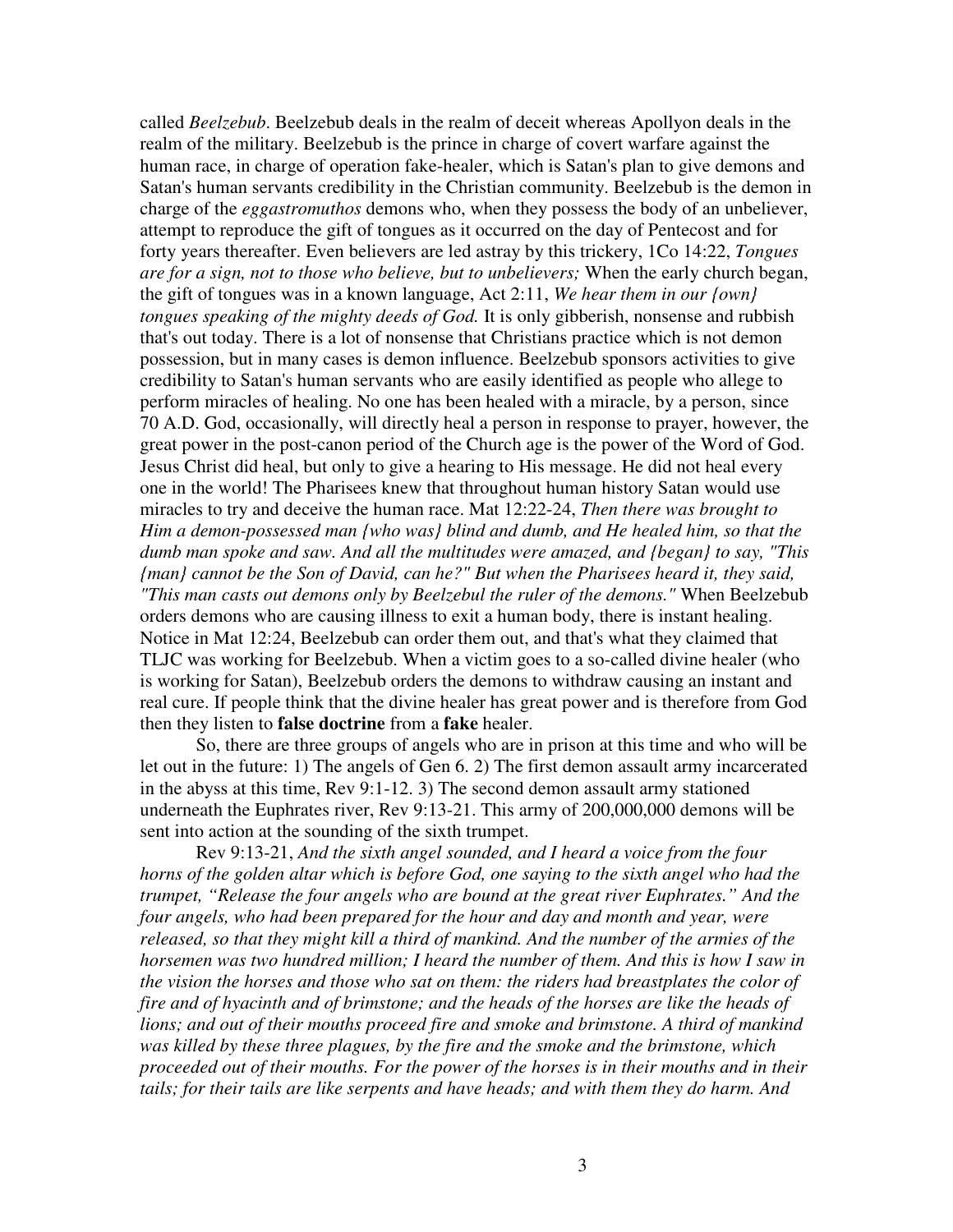*the rest of mankind, who were not killed by these plagues, did not repent of the works of their hands, so as not to worship demons, and the idols of gold and of silver and of brass and of stone and of wood, which can neither see nor hear nor walk; and they did not repent of their murders nor of their sorceries nor of their immorality nor of their thefts.*

This demon army is led by four demon general officers, and they will actually kill one-third of the people of the earth who are involved in the cosmic system. Remember that this is the time of Satan's frustration in the angelic conflict. Rev 9:13, *And the sixth angel sounded* [this is another winner angel from the first angelic conflict blowing a trumpet]*, and I heard a voice from the four horns of the golden altar which is before God,* the *golden altar* is analogous to the golden altar of incense which was in the Tabernacle or the Temple, and it represents the imprecatory prayers of the Tribulation saints in Rev 6:9-12. All trumpet judgments in the book of Revelation are administered in answer to the imprecatory prayers of Tribulational believers. Imprecatory prayers are prayers which invoke or plea for evil or a curse to come upon someone. They are legal and valid for other dispensations, but not for the Church-age believer. In the church age they will not be answered. *The four horns of the golden altar which is before God,* reminds us that all answers to prayers including imprecatory prayers are all related to our Lord's sacrifice on the cross. Our prayers are answered because Christ went to the cross and took our place.

In Rev 9:14, the order to release the commanders of the second demon assault army is given, *one commanding the sixth angel who had the trumpet, "Release the four angels who are bound at the great river Euphrates."* This is a command to release certain demon princes or generals. The only demons permitted to operate on planet earth presently are *disembodied* spirits. Today, demons cannot make any sexual infiltration or physical assault of the human race because they do not have bodies. So, this command is a mandate to do violence, starting with the four demon generals. Each one of these demon generals command a great demon assault army, which have bodies, weapon systems, uniforms, patches, and they are a full military organization. They are held back under planet earth and there is no way they can escape until God permits it. These four demon generals have been imprisoned for a very long time for violating some type of principles in the angelic conflict. We don't know *when* or *why*, all we know is that they've been there since the beginning of the human race.

The Euphrates river is 1700 miles long and is important in history. Somewhere along this river they are incarcerated. In keeping with the concept of Hades below the surface of the earth, it is assumed that their prison is underneath the Euphrates, and the river would also be long enough to provide a barracks for 200,000,000 demons with bodies. The first order from the elect Cherub angel to the angel holding the sixth trumpet, is to release the general officers who will then release the army. So fierce was this army group that it was imprisoned in a separate area from the demons who are in Tartarus. This is a very *hard core, search* and *destroy* army group. This is an attack from demonic frustration because the angelic conflict is about to come to a complete end for all of the demons. They are going to be placed in Hades until the Great White Throne Judgment where they will be cast into the lake of fire forever, Rev 20:13-14, *And the sea gave up the dead which were in it, and death and Hades gave up the dead which were in them; and they were judged, every one of them according to their deeds.*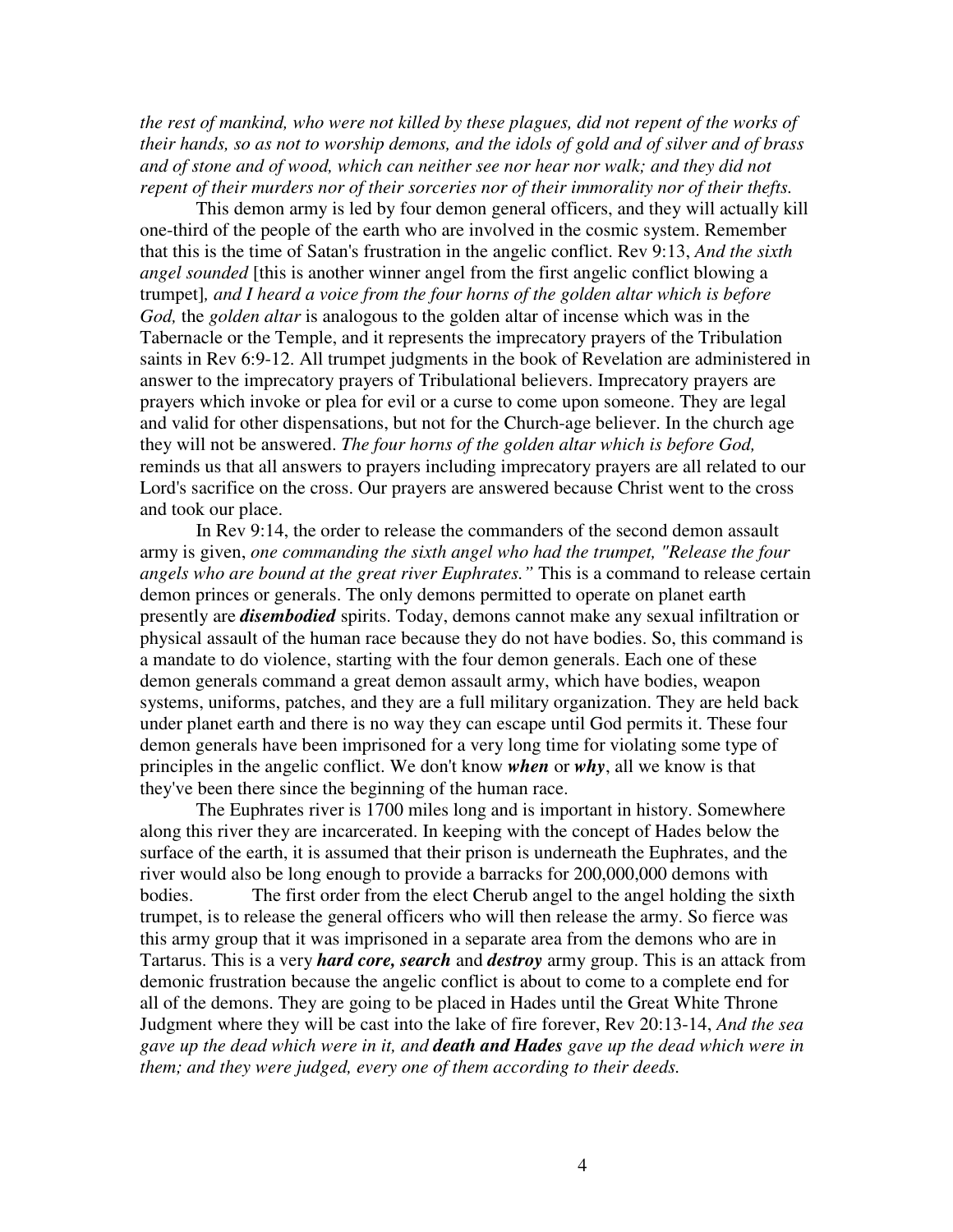In Rev 9:15 we have the time and the objective of the second demon assault army, *And the four angels, who had been prepared for the hour and day and month and year, were released, so that they might kill a third of mankind.* This army group will be composed of four hard core tough armies of fallen angels. The four demon generals have great genius and fantastic ability. Each one will be responsible for 50,000,000 demons fully armed. Their objective, as stated, is to kill one-third of mankind, believers and unbelievers in the cosmic system. There will only be one group that they cannot kill, certain demon possessed unbelievers will be exempted from their attack for the purpose of making the final attack in the Tribulation against God's plan. That final attack will be religion, which is found in Rev 17 and 18. They have been prepared for a certain hour, a specific time permitted by God, because **nothing can happen in history apart from divine consent**.

Let's get some principles down concerning this passage so far: 1) While demons in the past have attacked the human race, the only visible attack occurred in the antediluvian civilization, where it was a genetic attack though sex. It involved the Nephilim, the fallen ones, these are angels who are called *beni ha elohim,* the sons of the gods. 2) The invasion of the human body is **demon possession**. The invasion of the human soul and personality is **demon influence**. These are the only demonic attacks that can exist today. 3) There will be a direct assault on the human race by demon armies with bodies and they will be *visible* after Satan is cast out of heaven during the Tribulation period. 4) Once Satan is confined to the earth, and no longer has access to heaven, he has no need for the majority of those human servants who serve him in the cosmic system, believers and unbelievers. 5) Satan uses this second demon assault army group to destroy his *own* human servants. He will have one third of mankind killed, that's the one third in existence in the last half of the Tribulation. So in reality one half of the human race will be wiped out during the Tribulation period. 6) Certain demon possessed unbelievers will survive this attack, but they do not change their attitude, they had a warning in the first demon assault army, a chance to make the right decisions, but they continued to worship demons.

The Tribulation period is the dispensation of the greatest power struggle in history, because it involves not only people, but angelic creatures as well. It was prophesied in the O.T. in many passages and we will note excerpts from some of them. In Isa 2:12-22 *For the Lord of hosts will have a day {of reckoning} Against everyone who is proud and lofty, And against everyone who is lifted up, That he may be abased*… *And the pride of man will be humbled, And the loftiness of men will be abased, And the Lord alone will be exalted in that day. But the idols* [or demons] *will completely vanish. And {men} will go into caves of the rocks,* [They will run for rock caves and cliff hideouts to hide from the terror] *And into holes of the ground Before the terror of the Lord, And before the splendor of His majesty, When He arises to make the earth tremble*… *Stop regarding man, whose breath {of life} is in his nostrils; For why should he be esteemed?* Isa 24:1-6, *Behold, the Lord lays the earth waste, devastates it, distorts its surface, and scatters its inhabitants. And the people will be like the priest, the servant like his master, the maid like her mistress, the buyer like the seller, the lender like the borrower, the creditor like the debtor* [status during this time is absolutely meaningless]… *Therefore, a curse devours the earth, and those who live in it are held guilty. Therefore, the inhabitants of the earth are burned, and few men are left.*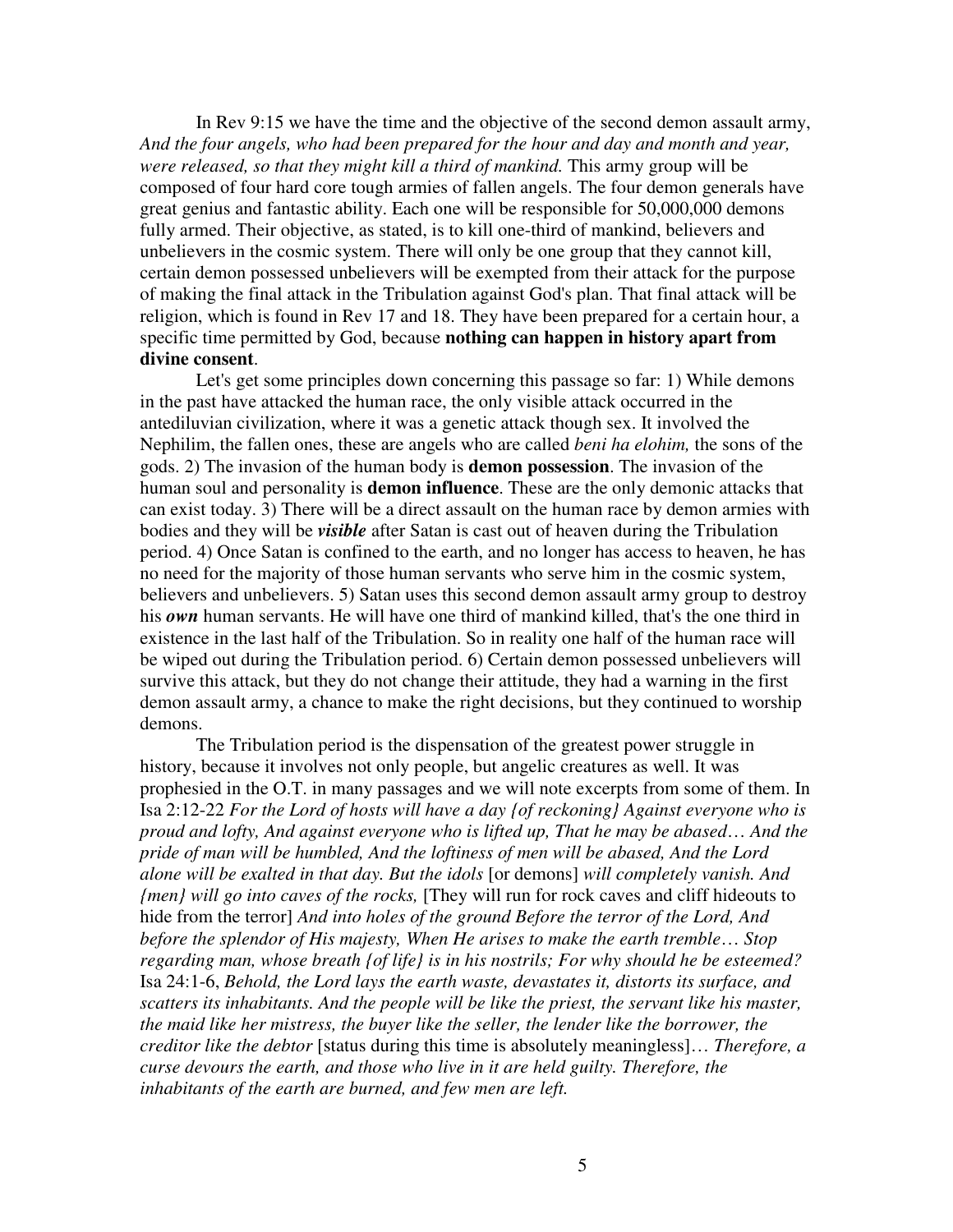Isa 24:7-23, *The new wine mourns, The vine decays, All the merry-hearted sigh* [No more wine, no more vineyards, no more songs or singers, the good times are gone forever]. *The gaiety of tambourines ceases, The noise of revelers stops, The gaiety of the harp ceases*… *For thus it will be in the midst of the earth among the peoples, As the shaking of an olive tree, As the gleanings when the grape harvest is over*… *Then it will* be that he who flees the report of disaster will fall into the pit, And he who climbs out of *the pit will be caught in the snare; For the windows above are opened, and the foundations of the earth shake* [Chaos pours out of the skies, and the foundations of earth are crumbling]. *The earth is broken asunder, The earth is split through, The earth is shaken violently* … *So it will happen in that day, That the Lord will punish the host of heaven, on high, And the kings of the earth, on earth* [That's when God will call on the carpet those rebellious powers in the skies and Rebel kings on earth]. *And they will be gathered together {Like} prisoners in the dungeon, And will be confined in prison; And after many days they will be punished* [They'll be rounded up like prisoners in a jail, surrounded and locked up in a jail, and then sentenced and put to hard labor]. *Then the moon will be abashed and the sun ashamed, For the Lord of hosts will reign on Mount Zion and in Jerusalem, And {His} glory will be before His elders* [The God of the Angelic Armies will take over, ruling from Mount Zion and Jerusalem, splendid and glorious before all his leaders].

In Jer 30:7, it is called the time of Jacob's [Israel's] distress. Jer 30:7, *'Alas! for* that day is great, There is none like it; And it is the time of Jacob's distress, But he will be *saved from it.* In Joel, the Tribulation period is called the day of the Lord. Joel 2:1-11 *Blow a trumpet in Zion, And sound an alarm on My holy mountain! Let all the inhabitants of the land tremble, For the day of the Lord is coming; Surely it is near, A day of darkness and gloom, A day of clouds and thick darkness. As the dawn is spread over the mountains, {So} there is a great and mighty people; There has never been {anything} like it, Nor will there be again after it To the years of many generations* [a black day! a Doomsday! Clouds with no silver lining, like the dawn light moving over the mountains, a huge army is coming]… *Their appearance* [this will be the demons from Hades] *is like the appearance of horses; And like war horses, so they run* [This is the angelic army seeming like galloping horses]. *With a noise as of chariots They leap on the tops of the mountains, Like the crackling of a flame of fire consuming the stubble, Like a mighty people arranged for battle. Before them the people are in anguish; All faces turn pale* [the people panic, faces white with terror]… *They rush on the city, They run on the wall; They climb into the houses, They enter through the windows like a thief. Before them the earth quakes, The heavens tremble, The sun and the moon grow dark, And the stars lose their brightness* [they arrive like an earthquake, sweep through like a tornado. Sun and moon turn out their lights, stars black out]. *And the Lord utters His voice before His army; Surely His camp is very great, For strong is he who carries out His word. The day of the Lord is indeed great and very awesome, And who can endure it?*

It is a period of divine judgment according to Zep 1:14-18, *Near is the great day of the Lord, Near and coming very quickly; Listen, the day of the Lord! In it the warrior cries out bitterly. A day of wrath is that day*… *And I will bring distress on men, So that they will walk like the blind, Because they have sinned against the Lord; And their blood will be poured out like dust, And their flesh like dung. Neither their silver nor their gold Will be able to deliver them On the day of the Lord's wrath; And all the earth will be*